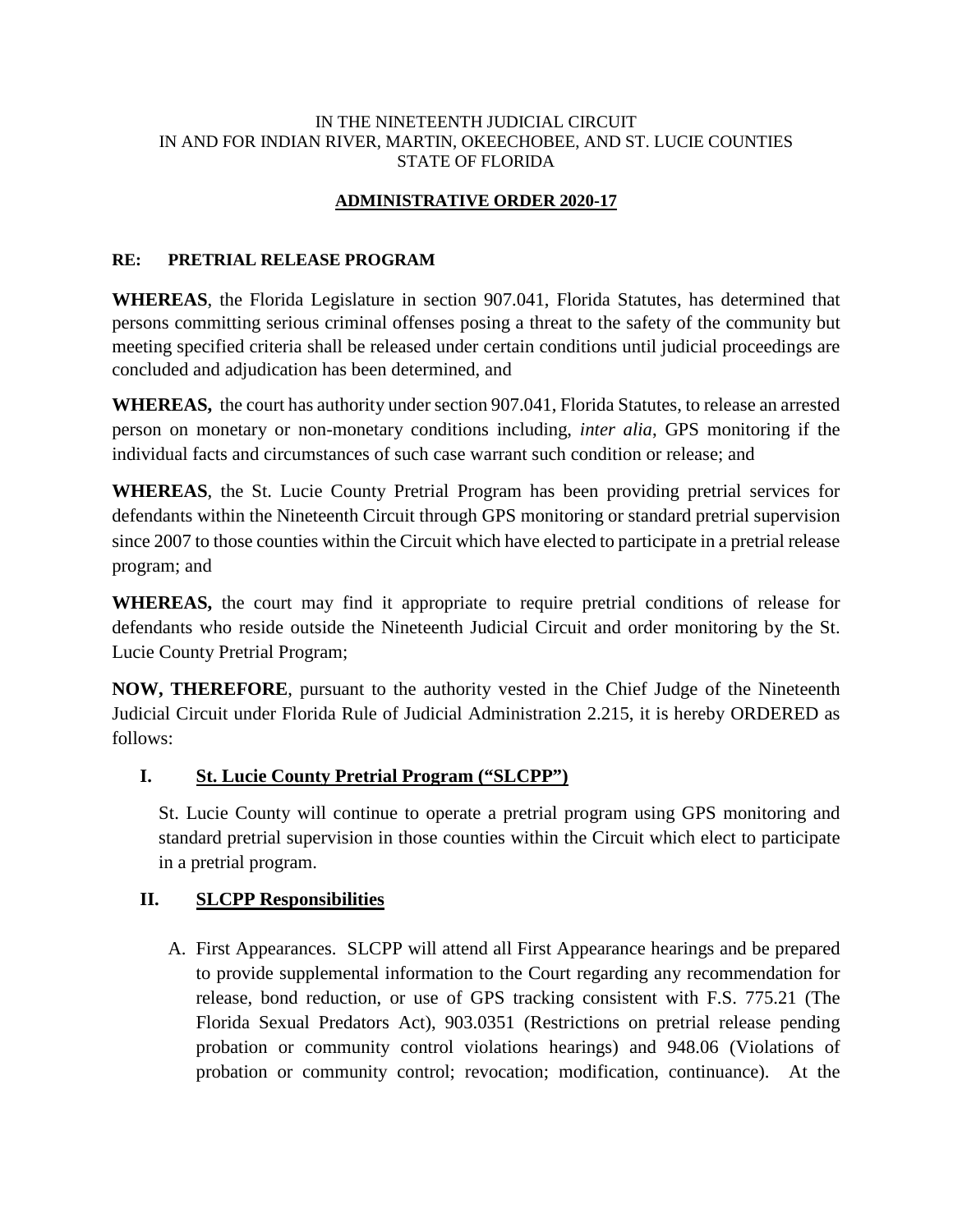conclusion of the proceedings, SLCPP staff shall coordinate with the Clerk of Court orders of release to be submitted to designated Sheriff's Office staff.

- B. Risk Assessment. SLCPP shall not perform risk assessment interviews prior to first appearance. The presiding judge in collaboration with SLCPP will use a validated risk assessment instrument, or established criteria, which shall be reviewed periodically by the Chief Judge or his/her designee.
- C. Recommendation of Release. The presiding judge in collaboration with SLCPP will determine eligibility for recommending a defendant's release at time of first appearance in accordance with section 907.041, Florida Statutes.
- D. GPS Monitoring. In addition to, or exclusive of, any terms of monetary or nonmonetary release, the court may decide to utilize GPS monitoring of a defendant. SLCPP will ensure that there is sufficient hardware for defendants' use as may be ordered by the court. SLCPP Staff shall monitor the geolocation of the defendant and keep data of the defendant's location for use in future proceedings as may be necessary.
- E. Case Register. SLCPP will prepare and maintain a register displaying information that is relevant to defendants released through the pretrial program and which is in accord with all requirements set forth in section 907.043, Florida Statutes.

## **III. Eligibility for SLCPP Services**

- A. Before placing a defendant on pretrial supervision, the judge in collaboration with SLCPP shall assess the defendant's suitability for pretrial services.
	- 1. The presiding judge will address:
		- a. Circumstances of defendant's family
		- b. Employment, Financial resources
		- c. Character, Mental condition
		- d. Length of residency in the community.
	- 2. SLCPP will make available to the court:
		- a. Criminal record
		- b. Failures to appear
		- c. Prior community supervision violations
		- d. Probation/parole/conditional release status
		- e. Pending charges
		- f. High risk status to include defendants identified under Anti-Murder Act, Jessica Lunsford Act and Andrew Widman Act.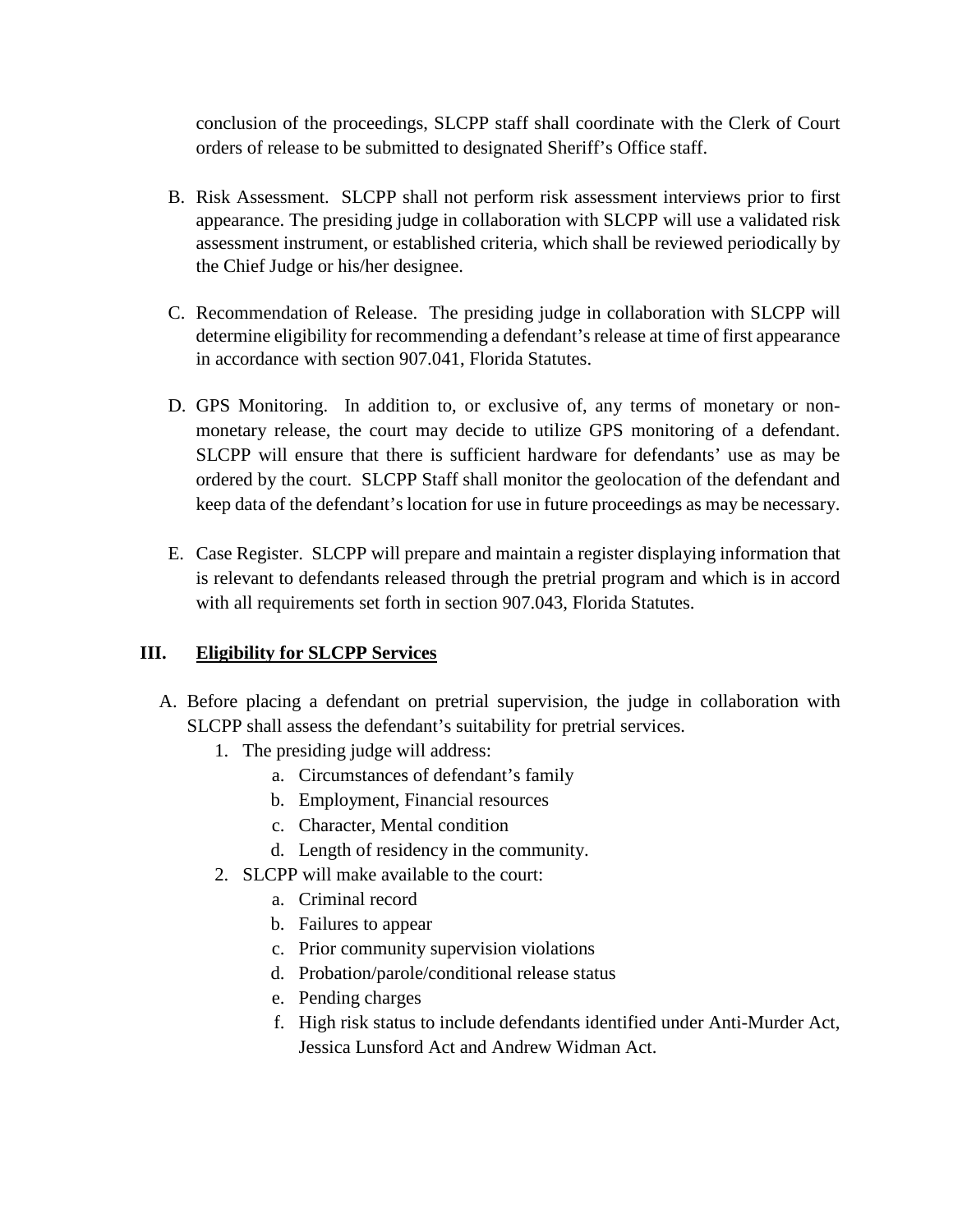- B. No person charged with a dangerous crime, as defined in section 907.041(4)(a), Florida Statutes, shall be granted nonmonetary pretrial release at a first appearance hearing; however, the court shall retain the discretion to release an accused on electronic monitoring or on recognizance bond if the findings on the record of facts and circumstances warrant such a release.
- C. No person charged with a dangerous crime, as defined in section 907.041(4)(a), Florida Statutes, shall be released on nonmonetary conditions under the supervision of pretrial release services, unless the SLCPP certifies to the court that it has investigated or otherwise verified the conditions set forth in section 907.041(3)(b), Florida Statutes.

#### **IV. Out-of-Circuit Defendants; separate order; special considerations by court**

Generally, SLCPP is only authorized to accept cases involving individuals who reside within the Nineteenth Judicial Circuit. The court may order pretrial services for defendants who reside outside the Nineteenth Judicial Circuit under limited circumstances. The court acknowledges that SLCPP's monitoring ability outside the Circuit is significantly limited, as reflected in SLCPP's requirements for such defendants.

Limitations:

- No GPS defendants (other electronic monitoring available in some cases)
- No out of circuit drug testing
- No defendants with a No Contact Order
- Defendants must report in-person weekly to a pretrial office

Accordingly, the judge must determine, in his or her discretion, whether placing an out-ofcircuit defendant on pretrial supervision is an appropriate measure. For such defendants, SLCPP will develop and provide the court with a separate order containing suitable terms of supervision.

## **V. Effective Date; Revocation of Previous Administrative Orders**

This Administrative Order shall be effective **January 1, 2021**. Administrative Orders 2006- 01 and 2007-15 are hereby superseded and revoked.

**DONE AND ORDERED** in chambers in Stuart, Martin County, Florida this 30<sup>th</sup> day of November, 2020.

Laurence Mirman

LAWRENCE MIRMAN CHIEF JUDGE

\_\_\_\_\_\_\_\_\_\_\_\_\_\_\_\_\_\_\_\_\_\_\_\_\_\_\_\_\_\_